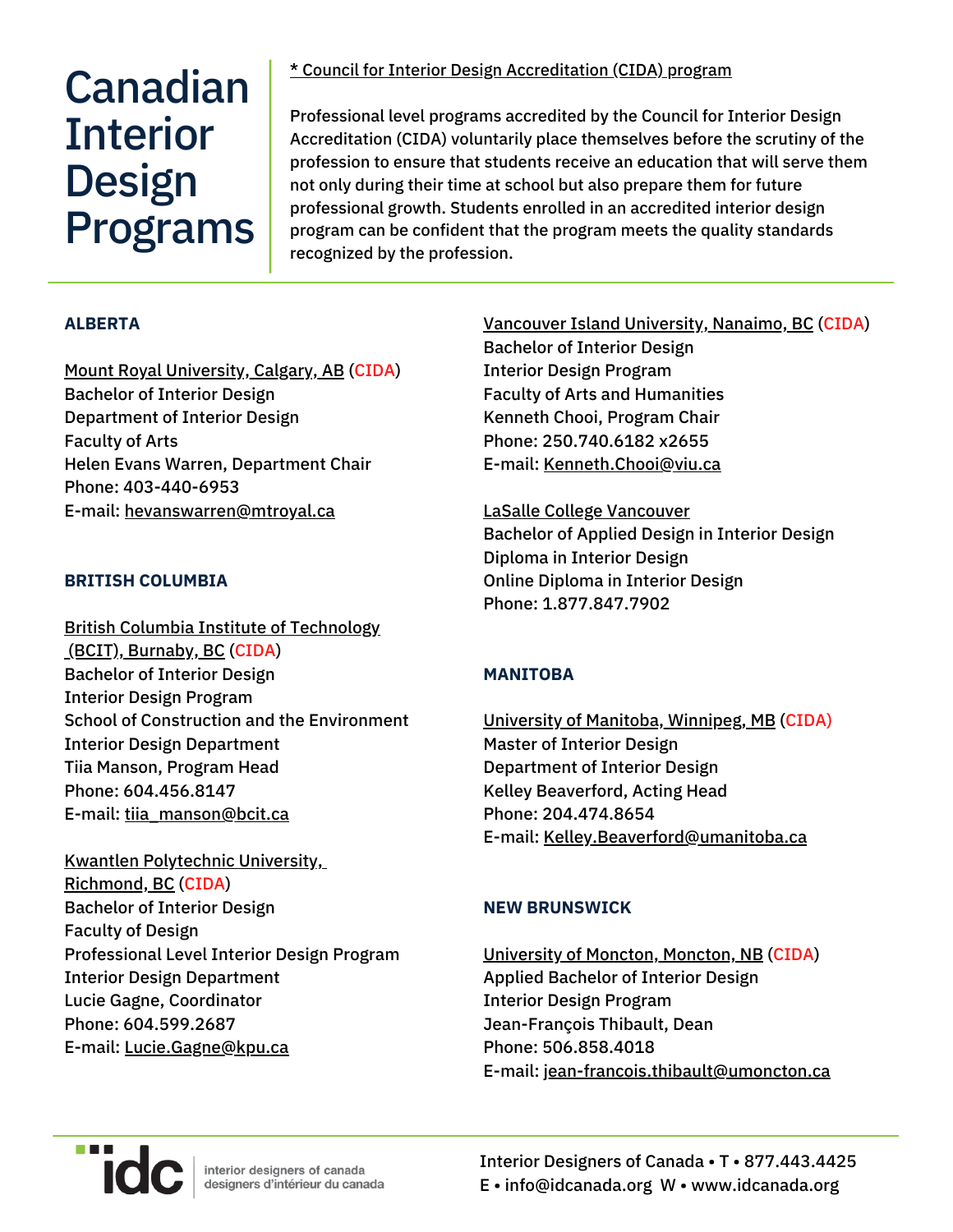#### **ONTARIO**

[Algonquin](http://www2.algonquincollege.com/mediaanddesign/program/bachelor-of-applied-arts-interior-design/) College, Ottawa, ON (CIDA) Bachelor of Interior Design Dana Tapak Phone: 613.727.4723 x 5761 E-mail: [tapakd@algonquincollege.com](mailto:tapakd@algonquincollege.com)

#### Conestoga College Institute of [Technology](http://www.conestogac.on.ca/fulltime/bachelor-of-interior-design-honours) &

Advanced Learning, Kitchener, ON (CIDA) Bachelor of Interior Design (Honours) Interior Design Program School of Engineering and Information Technology Karen Cain, Program Chair Phone: 519.748-5220 x2244 E-mail: [kcain@conestogac.on.ca](mailto:kcain@conestogac.on.ca)

#### Humber College Institute of [Technology](https://appliedtechnology.humber.ca/) &

Advanced Learning, Toronto, ON (CIDA) Bachelor of Interior Design The Interior Design Program School of Applied Technology Kelly Gluck, Program Coordinator Phone: 416.675.6622 ext. 4445 E-mail: [kelly.gluck@humber.ca](mailto:kelly.gluck@humber.ca)

#### OCAD [University,](https://www.ocadu.ca/admissions/programs/environmental-design-interior-design-specialization.htm) Toronto, ON (CIDA)

Bachelor of Design Environmental Design Program: Interior Design Specialization Neal Prabhu, Program Coordinator Phone: 416.977.6000 E-mail: [nprabhu@faculty.ocadu.ca](mailto:nprabhu@faculty.ocadu.ca)

Ryerson [University,](http://www.rsid.ryerson.ca/) Toronto, ON (CIDA) Bachelor of Interior Design Interior Design Program School of Interior Design Faculty of Communication and Design Lois Weinthal, Chair Phone: 416.979.5188 E-mail: [weinthal@ryerson.ca](mailto:weinthal@ryerson.ca)

#### Sheridan College Institute of [Technology](https://academics.sheridancollege.ca/programs/bachelor-of-interior-design) and

Advanced Learning, Oakville, ON (CIDA) Bachelor of Interior Design Interior Design Program Faculty of Animation Arts and Design Brad Culver, Program Coordinator Phone: 905.845.9430 x 8729 E-mail: [brad.culver@sheridancollege.ca](mailto:brad.culver@sheridancollege.ca)

## Yorkville University (formerly RCC Institute of [Technology\),](http://www.rccit.ca/legacy/) Concord, ON (CIDA) Bachelor of Interior Design Interior Design Program Academy of Design Interior Design Department Dr. Maha Salman Phone: 877-569-5611 E-mail: [msalman@yorkvilleu.ca](mailto:msalman@yorkvilleu.ca)

# [Fanshawe](https://www.fanshawec.ca/programs/bid1-honours-bachelor-interior-design/next) College

Interior Design Advanced Diploma (Bridge Program) Helen Pearce, Chair, Interior Design Phone: 519.452.4430 E-mail: [hpearce@fanshawec.ca](mailto:hpearce@fanshawec.ca)

### [Georgian](https://www.georgiancollege.ca/academics/full-time-programs/honours-bachelor-of-interior-design-co-op-baid/) College Advanced Diploma & Degree Bridge Program to BAA – Interior Design Jo Anne Stewart, Co-ordinator: Interior Design E-mail: [jastewart@georgianc.on.ca](mailto:jastewart@georgianc.on.ca)

# La Cité [Collégiale](http://www.lacitec.on.ca/) Diplôme design d'intérieur – avancé Marc Bissonnette, Director of ÉMAC E-mail: [mbisso@lacitec.on.ca](mailto:mbisso@lacitec.on.ca)